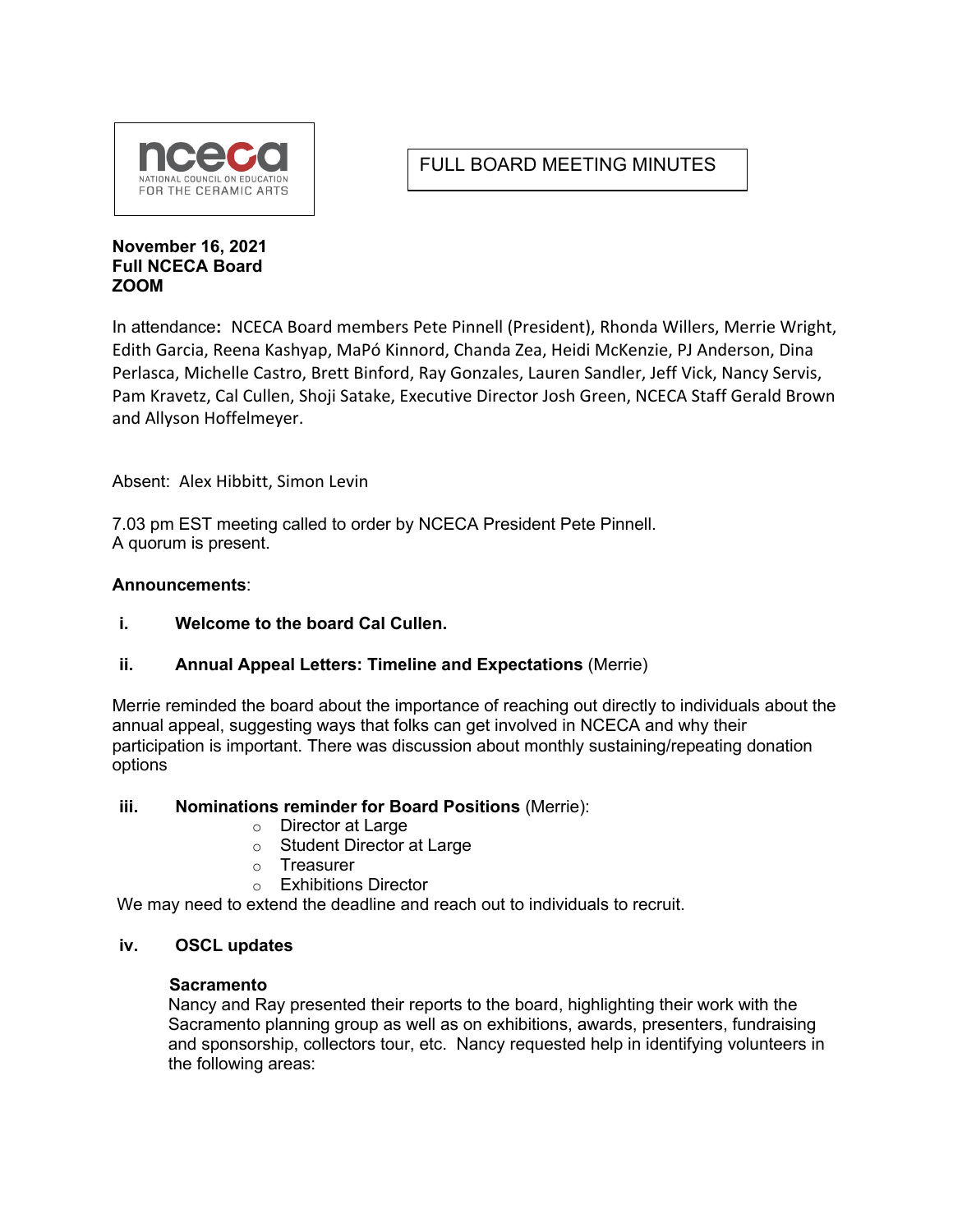- o 2022 Exhibition Bus Volunteer Coordinator
- o 2022 Demonstrating Artist Volunteer Coordinator
- o 2022 Program Volunteer Coordinator

**Cincinnati** (Pam and Cal)

Pam and Cal have been working on planning their promo videos, securing exhibitions sites and partnerships, funding and sponsorships, convening their onsite committee and arranging kick off meetings.

**v.** Recent Minutes will be distributed and voted on virtually.

#### **Business**

**i. The Board unanimously passed the Motion: Appoint Ife Williams to the Board Steward position for the 2022-2024 term**. (Moved by Merrie, seconded by Rhonda, votes in favor 17.)

Merrie reached out to Ife, and they have had several long and thorough conversations over the last few months. They discussed what a Board Steward does, Merrie shared the Bylaws and the Guide to the Board, and they have had realistic conversations about what the service for the NCECA board truly looks like.

Ife recently transitioned to a new career role at the Hambidge Art Center, is very experienced in the arts, and will make remarkable contributions to the board. Ife, a past Multicultural Fellowship recipient, is very excited to join NCECA's board and contribute to the organization's leadership.

**ii. The Board passed the Motion: to adopt the theme** *Current* **as the title for the 2023 NCECA conference in Cincinnati, Ohio.** (Moved by Pam, Seconded by Cal, votes in favor 15, against 0, abstentions 1.)

Originally, the proposed name for this conference was *Currents and Echoes*. *Current* reflects both the contemporary and the river and keeps the name simple – evoking the idea of electricity and currents flowing like the river. In consideration of the plural use of *Currents* vs the singular *Current*, it was noted that we are living in a pluralistic time where the use of *Current* invokes the idea that we're all swept up in the same stream rather than reflecting people's different situations. Current suggests different streams coming together in one location. NCECA recently used *Cross Currents* for the 2018 conference in Pittsburgh. Design work for the conference can marry the singular and plural threads of meaning. Using *Current* keeps it in the now - moving forward instead of looking back.

**iii. The Board passed the Motion: to transition Jeff Vick from an Onsite Liaison board position to Onsite Presidential Appointee until April 2022**. (Moved by Alex, seconded by Heidi, votes in favor 15, against 0, abstentions 1.)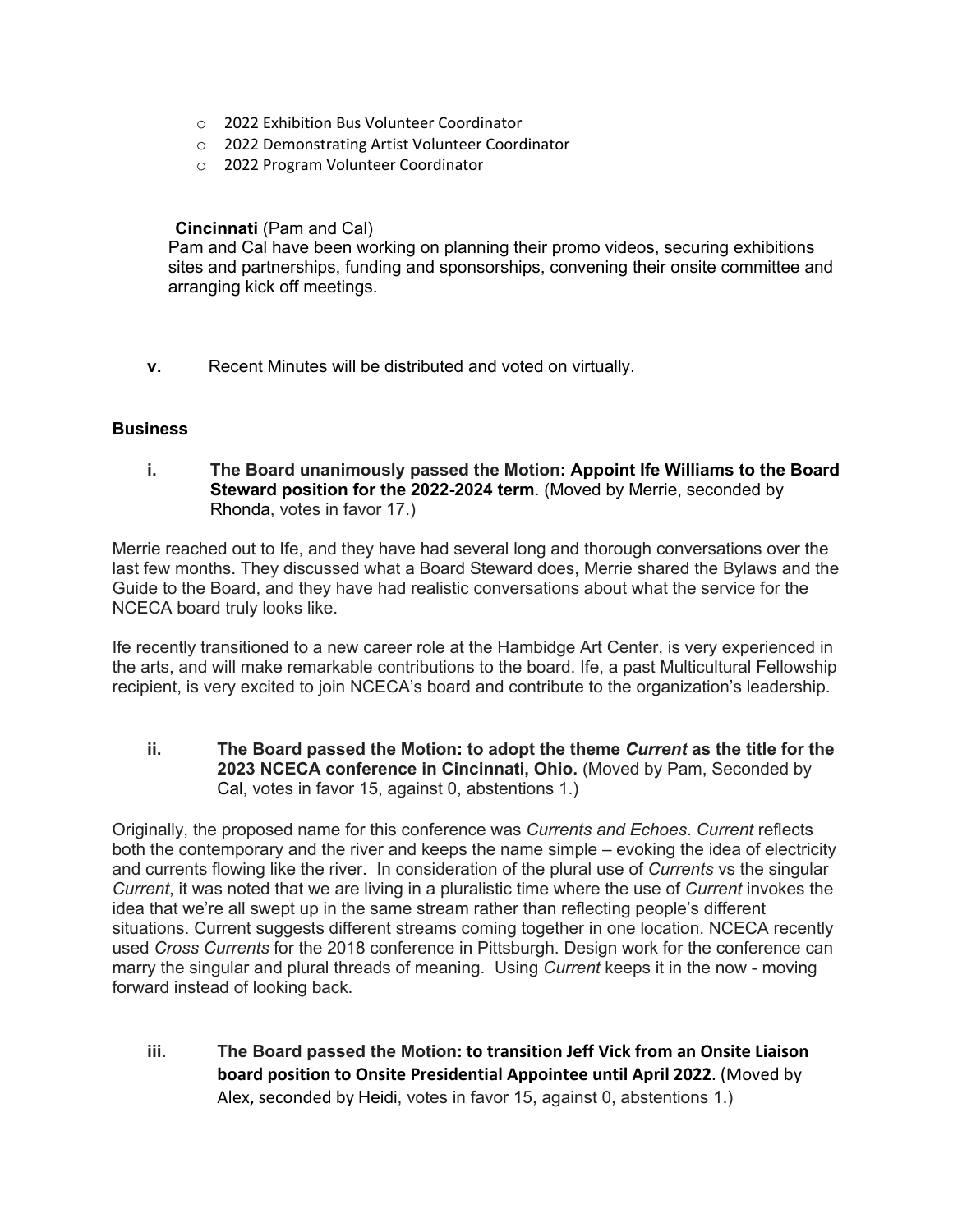This is a matter of housekeeping and compliance with a bylaw that limits the number of voting board positions. Jeff joined the board before a second voting Onsite Conference Liaison was appointed, precipitating a shift in the number of voting members beyond the present limit. Jeff will remain involved in NCECA Board functions without voting privileges but until April 2022.

**iv. The Board unanimously passed the Motion: to use vFairs as the virtual conference platform for the 2022 conference. (**Moved by Rhonda, seconded by Edith, votes in favor 16,)

Time is passing, and with everyone's work on the 2021 spring conference and fall symposium in mind- we need to pick a platform now so we can start building the structure and content. We have a solid rapport with vFairs already and they are releasing a mobile device app soon that we will be able to use, meaning we will not have to build a separate app. There are considerations about the work loads of staff and board members heading into the hybrid conference. Despite some concerns about vFairs, we have experience with them to help us plan and communicate our needs and expectations. We will still work with CMI for onsite technology and they will work with vFairs to stream the programming.

**Follow up**: Are we doing virtual booths again? Some higher education institutions liked and benefited from the virtual resource hall, while many commercial vendors did not have a positive experience.

- **v. Proposed floor plan for the resource hall** (Josh, Allyson, Kate)
	- o Crowd management concerns
	- o Gallery Expo spacing & expenses

Josh and Allyson presented the floorplan for the resource hall, which has been designed with social distancing and covid compliance in mind as well as safety imperatives for physically constructing booths and expo spaces. Building more standalone expo spaces would cost at least \$20,000, which Josh advised would be better spent on health and safety checks for the conference. The board discussed how this plan modifies the resource hall in relationship to crowd management issues and finding a balance between visibility for the expo vendors and avoiding large crowds at the entrance of the resource hall. The floor plan includes health check stands for the vendors, to avoid bottlenecks in the loading area, and these can be staffed through the conference and provisioned with masks, sanitizer etc. For health and safety reasons, table and booth numbers have been reduced. A central demo staging area has been included for vendors so that crowds do not congregate in the vendor booth area. There are many considerations that Diane Niggli and the covid compliance committee will continue to assess. The board did not raise strong objections to the floor plan as presented.

## vi. **Discussion: NCECA Dance** (Josh)

NCECA is under contract with one of the hotels closest to the convention center to hold the dance in their ballroom. This includes a significant food and beverage minimum dollar amount. The board does not feel that a dance is possible given the current circumstances. There was